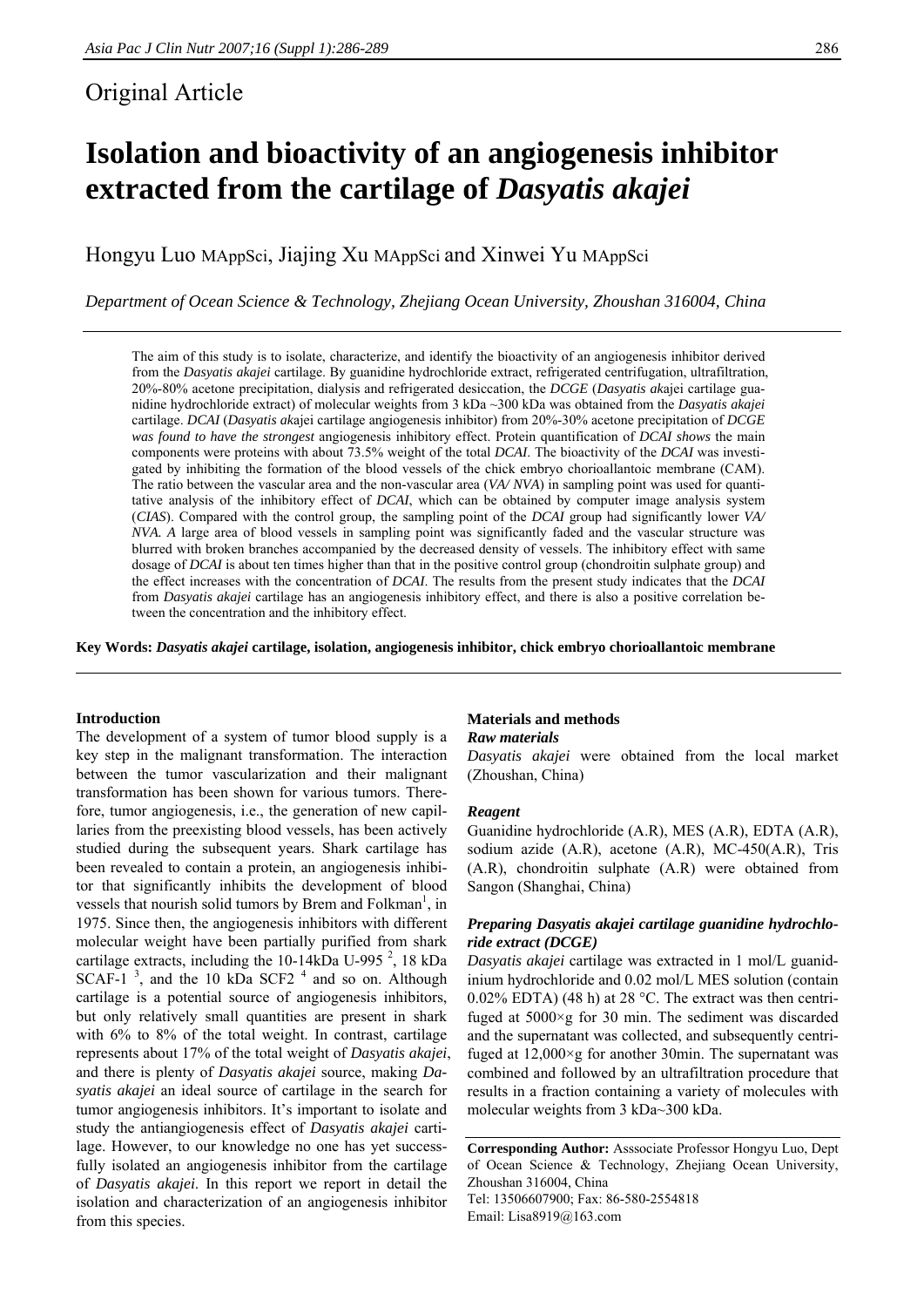Figure 1. The results of protein quantification assay



(B) The protein concentration of *Dasyatis ak*ajei cartilage angiogenesis inhibitor (*DCAI*)



(A) The protein concentration of *Dasyatis ak*ajei cartilage from the guanidine hydrochloride extract (*DCGE*)



**Figure 2.** SDS-PAGE of the production of acetone- fractioned precipitation of the *DCGE*. lane 1, *DCAI*; lane 2, sediment of 40% acetone-fractioned precipitation; lane 3, sediment of 50%- 80% acetone-fractioned precipitation; lane 4, *DCGE*; Lane M, standard molecular weight markers

The concentrated cartilage extract was dialyzed extensively (membrane molecular weight cutoff 3 kDa) in 0.02 mol/L Tris-HCl (pH 7.6), containing 0.05 mol/L NaCl for 24 h, leading to the *Dasyatis akajei* cartilage guanidine hydrochloride extract (*DCGE*).

# *Prepare Dasyatis akajei* **cartilag***e angiogenesis inhibitor (DCAI)*

The obtained *DCGE* was fractioned through precipitation with 20%-80% acetone and centrifugation. The sediment of 20%-30%, 40%, 50%-80% were collected and lyophilized, respectively. The desired *DCAI* was the sediment from the 20%-30% acetone-fractioned precipitation, which shows the highest angiogenesis inhibitory effect (Fig 3)

# *Protein concentration quantification*

2 mg of lyophilized *DCGE* and *DCAI* were mixed with 2 mL of dd water, respectively. The protein concentrations of the *DCGE* and *DCAI* was determined by NanoDrop ND-1000 Spectrophotometer with bovine serum albumin as a standard (Fig 1)



**Figure 3.** Angiogenesis inhibiting activity of different productions of the acetone-fractioned precipitation of the *DCGE*. The concentration of each sample was  $1$  mg.mL $^{-1}$ . 10% MC for negative control and chondroitin sulphate for positive control. The inhibitory effect was determined by the CAM assay. Each bar represents the mean ±SEM.

# *SDS-PAGE analyses*

The products of the acetone-fractioned precipitation were analyzed by 12.5% sodium dodecyl sulfate polyacry- lamide gel electrophoresis<sup>5</sup> (SDS-PAGE) (Fig 2), and detected by colloidal Coomassie blue staining. The molecular mass markers used in SDS-PAGE was rabbit muscle phosphorylase (M r 97400), bovine serum albumin (M r 66200), hen egg albumin (M r 42700), bovine carbonicanhydrase (M r 31000), soybean trypsin inhibitor (M r 21 500), and hen egg lysozyme (M r 14400).

# *Activitystudies*

Fertilized chicken eggs were incubated at 37.6 °C under 75% relative humidity throughout the experiment. Welldeveloped eggs were divided into five groups with five eggs for each one: the negative control group (10% MC), the positive control group (1mg/mL chondroitin sulphate *CS*), and the other three *DCAI* groups. For the three *DCAI* groups, the following concentration of *DCAI* was prepared by mixing lyophilized *DCAI* with 10% MC solution, 10 mg/mL, 1 mg/mL, and 0.1 mg/mL. 10μL of each samples after filteration was sterilized by an vacuum driven filtration systems with PES filter  $(0.2 \mu M)$  on the surface of CAM. After sampling, the chicken eggs were incubated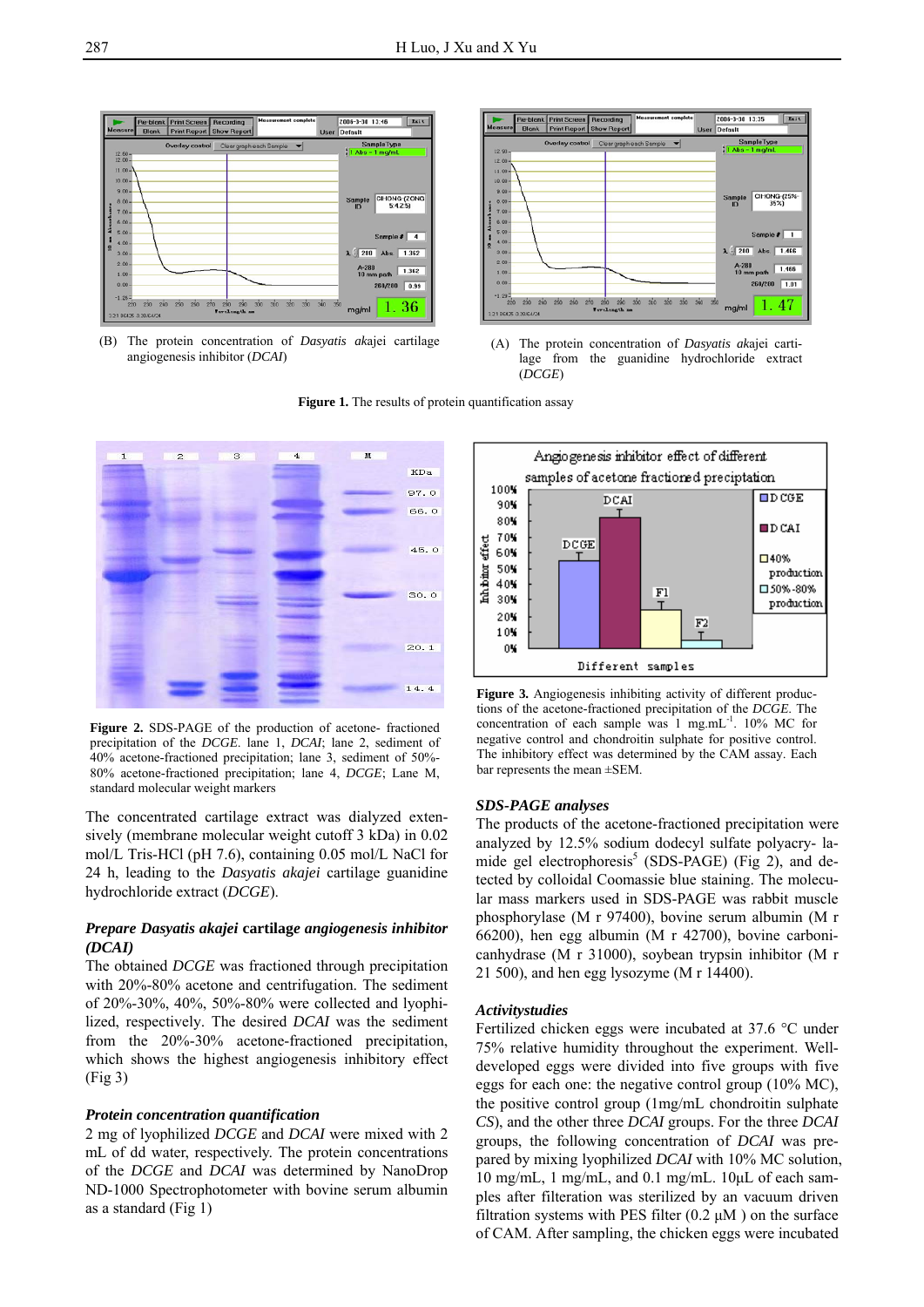for another 24 h to observe the growth of capillary vessels in the sampling point (Fig 4, Fig 5).

### *Evaluation Method*

Computer image analysis system (*CIAS*) was also used to quantify antiangiogenesis effect of *DCAI* by the ratio between the vascular area and the non-vascular area *(VA/NVA)* in the sampling point. The images of this experiment were processed by the computer program according to the principle of Y G Fan's image analysis software.

### *Basic Principle*

The images of the experiment are high-resolution JPEG files. The program would load them to the workplace first. After converting to the gray image, the image would be changed to B/W ones by finding the threshold of depth and then binarize it into the B/W image. The ratio between the *VA/NVA* (black area to white area) in the sampling point is then calculated as shown in Fig 4.

# **Results and discussion**

# *Protein concentration quantification assay*

The results show that the protein concentration of the *DCGE* and the *DCAI* were about 1.36mg/mL (Fig1A),



Figure 4. Procedure of the treatment of sampled CAM images



1.47 mg/mL (Fig1B). The protein in *DCAI* is higher than that in *DCGE*, and about 73.5% weight of total *DCAI*. The main components of *DCAI* are proteins.

# *Acetone-fractioned precipitation assay*

The three *DCGE* fractions were obtained from acetone precipitation. Figure 3 shows that *DCAI* containing about 50% weight of the *DCGE* has the highest bioactivity; 15% weight of the *DCGE* is in F1 (the sediment of 40% acetone-fractioned precipitation) and it has about 24% angiogenesis inhibitory ratio (inhibited eggs / total eggs); the other 35% weight of the *DCGE* is in F2 (the sediment of 50%-80% acetone) and it has 5% angiogenesis inhibitory ratio, with no antiangiogenesis effect. Therefore the *DCAI* studied here has the strongest effect on angiogenesis inhibition. The activity in *DCAI* may be due to the aggregation of the proteins with molecular weights from 30 kDa~100 kDa (Fig 2).

#### *Inhibitor effect Analysis of DCAI*

As shown in Fig 5, the bioactivity of an angiogenesis inhibitor was confirmed by that the fact that a large area of blood vessels in sampling point of significantly *DCAI* group was faded, the vascular structure blurred with broken branches accompanied by the decreased density of vessels. In the control group, the leaflike vascular net was clear and radiative. As shown in Fig 6, the ratio between *VA/NVA* index of *DCAI* groups in sampling point were significantly lower than that of the control group. The inhibitory effect increases with the concentration of *DCAI*. When the concentration of *DCAI* is 10 mg/ml, the inhibitory effect reaches its maximum compared with other concentration of *DCAI*. The effect with same dosage of *DCAI* is about ten times higher than that in positive control group (chondroitin sulphate group).The results show *DCAI* has a positive correlation between the concentration



**Figure 5.** The relationship between the *DCAI* concentration and the inhibitory effect. The samples of *DCAI* were diluted to different concentrations in 10% MC



**Figure 6.** Concentration-dependent inhibitory effect of *DCAI*. Samples of *DCAI* were diluted to different concentrations in 10% MC. 10% MC for negative control and  $1$ mg.mL<sup>-1</sup> chondroitin sulphate for the positive control group. The inhibitory effect was determined by the CAM assay. Each bar represents the mean±SEM